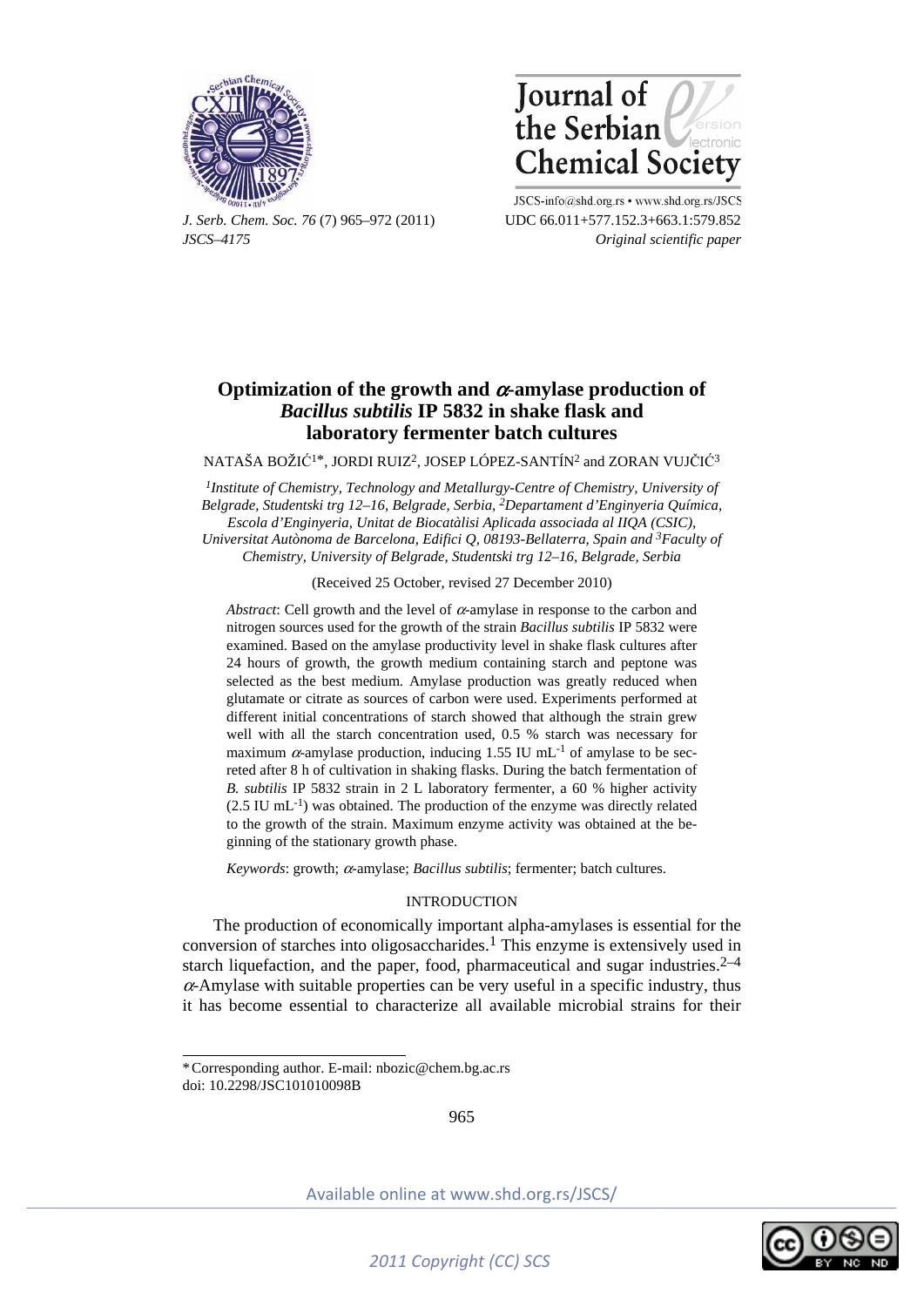productivity. Since almost all microorganisms of the *Bacillus* genus synthesise *α*amylase, this genus has the potential to dominate the enzyme industry.

*Bacillus* species are heterogeneous forms of organisms and they are very versatile in their adaptability to the environment. Various factors influence the nature of their metabolic process and the enzyme produced. The composition and concentration of media greatly affect the growth and production of extracellular amylase in bacteria.5 Optimization of cultural conditions is important for maximum production of microbial strains.<sup>6</sup> In this regard, appropriate media components and suitable conditions must be attained for optimal production of the required products. *Bacillus* species and other forms of microorganisms grow at different rates with specificity to different substrates in the culture medium. The growth conditions also influence their enzymatic activities.7

*Bacillus subtilis* IP 5832 has not hitherto been tested for its amylase activity; hence, the present work describes the effects of culture conditions on the growth of the strain and on *α*-amylase production in batch experiments in shake flasks and under controlled conditions in a laboratory fermenter.

# EXPERIMENTAL

#### *Chemicals*

All the employed reagents and solvents were of the highest available purity and at least of analytical grade. They were purchased from Merck (Darmstadt, Germany) and Sigma-Aldrich (St. Louis, MO, USA) unless otherwise stated.

## *Strain and cultivation conditions*

Frozen stock aliquots containing glycerol were prepared from exponential phase *Bacillus subtilis* IP 5832 cultures grown in Luria–Bertani media (LB) and stored at –80 °C. Precultures were routinely grown in Luria–Bertani (LB) broth medium composed of  $(g L^{-1})$ : peptone, 10.0, yeast extract, 5.0 and NaCl, 10.0. Pre-inoculum cultures were grown from glycerol stocks in 100 mL shake flasks containing 15 mL LB media and incubated overnight at 37 °C in a rotary shaker at 150 rpm. For the shake flasks experiments, 5 mL of pre-inoculum cultures were transferred aseptically to a 500 mL baffled shake flask containing 100 mL of semi-complex growth medium. Unless otherwise stated, the growth medium (BM – basal medium) used for  $\alpha$ -amylase production was composed of (g L<sup>-1</sup>): soluble starch, 5.0; peptone, 20.0;  $MgSO<sub>4</sub>·H<sub>2</sub>O$ , 1.0 and K<sub>2</sub>HPO<sub>4</sub>, 3.0. The medium was adjusted to pH 7.0. Cultivations were maintained at 37 °C with agitation at 150 rpm for 24 h.

## *Effect of different semi-synthetic media on growth and* α*-amylase production*

In addition to the described basal medium (BM) for testing the growth and amylase production, the following media, that have been used by others for testing amylase production, were also used: semi-synthetic medium I (SM I) containing (g  $L^{-1}$ ): tryptone, 2.0; MgSO<sub>4</sub>·7H<sub>2</sub>O, 0.05; KH<sub>2</sub>PO<sub>4</sub>, 1; Na<sub>2</sub>HPO<sub>4</sub>, 2.5; NaCl, 1; (NH<sub>4</sub>)<sub>2</sub>SO<sub>4</sub>, 2 and CaCl<sub>2</sub>·2H<sub>2</sub>O, 0.05; semi-synthetic medium II (SM II) containing (g  $L^{-1}$ ): yeast extract, 20.0; glucose, 5.0; MgSO<sub>4</sub>·7H<sub>2</sub>O, 1.0; FeCl<sub>3</sub>, 0.05; KH<sub>2</sub>PO<sub>4</sub>, 1; Na<sub>2</sub>HPO<sub>4</sub>, 2.5; NaCl, 0.5; (NH<sub>4</sub>)<sub>2</sub>SO<sub>4</sub>, 7.5; CaCl<sub>2</sub>·2H<sub>2</sub>O, 1.0 and thiamine, 0.025, semi-synthetic medium III (SM III) containing (g  $L^{-1}$ ): starch, 5.0; MgSO<sub>4</sub>·7H<sub>2</sub>O, 1.0; FeCl<sub>3</sub>, 0.05; KH<sub>2</sub>PO<sub>4</sub>, 1; Na<sub>2</sub>HPO<sub>4</sub>, 2.5; NaCl, 0.5; (NH<sub>4</sub>)<sub>2</sub>SO<sub>4</sub>, 7.5; CaCl<sub>2</sub>·2H<sub>2</sub>O, 1.0 and thiamine, 0.025, and Luria–Bertani medium (LB).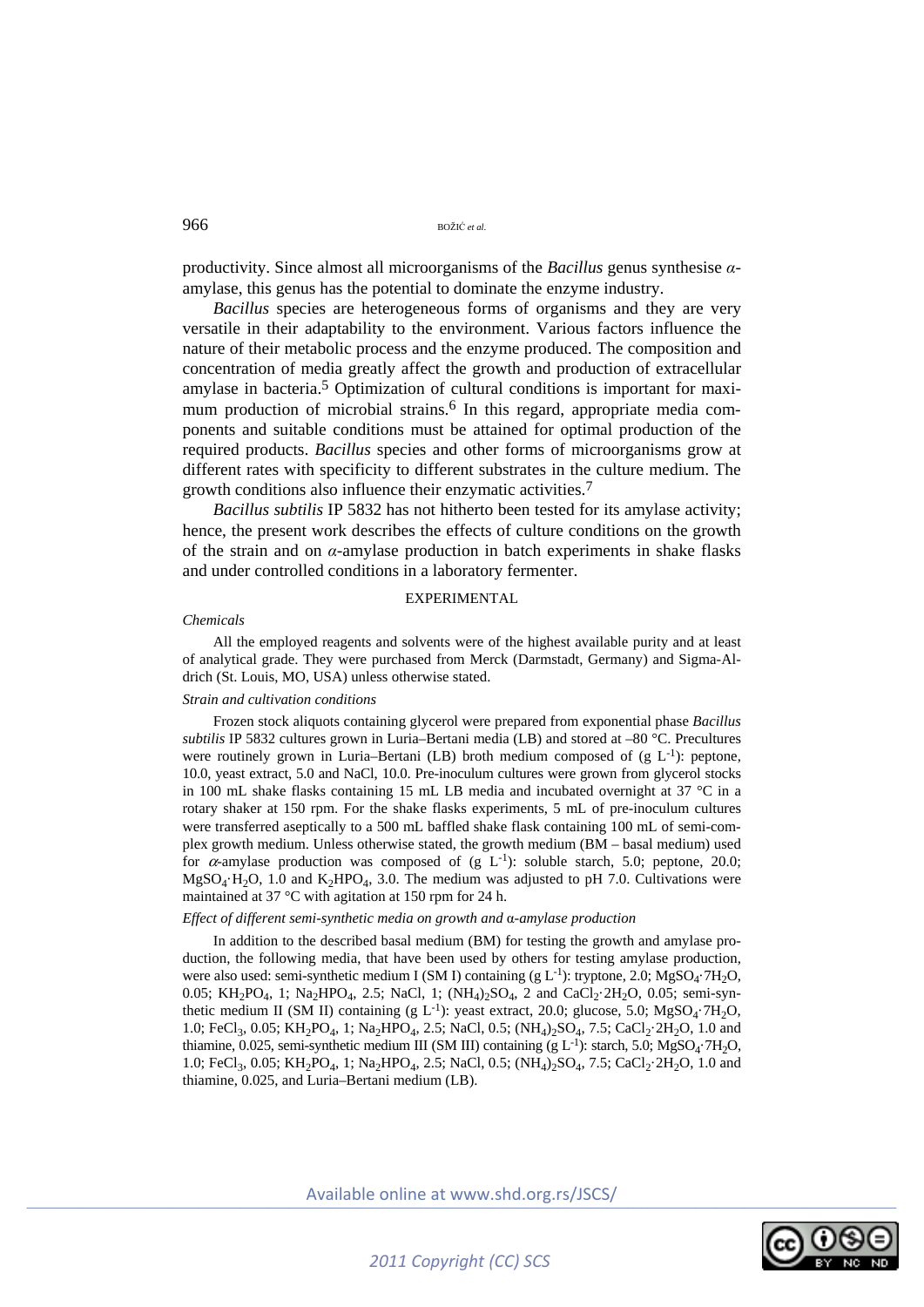#### OPTIMIZATION OF GROWTH AND  $\alpha$ -AMYLASE PRODUCTION BY  $\alpha$ , subtilis  $967$

# *Effect of different carbon sources on the growth and* α*-amylase production*

The effect of different carbon sources (0.4 % citrate and 0.4 % glutamate instead of 0.5 % starch) and different levels of starch  $(0.05-1.0 \%)$  in the basal medium  $(BM)$  on amylase production were examined.

# *Amylase production in a laboratory fermenter*

For the bioreactor experiments, 100 mL of pre-inoculum culture (grown in LB medium) were transferred to the bioreactor containing 900 mL of BM growth medium. All growths were performed using a Biostat B bioreactor (Sartorius) equipped with a 2 L fermentation vessel under constant temperature, pH and  $pO<sub>2</sub>$  values. The pH was maintained at 7.00 $\pm$ 0.05 by adding 30 %  $H_3PO_4$  solution to the reactor. The temperature was kept at 37 °C. The pO<sub>2</sub> value was maintained at 50 % of air saturation by adapting the stirrer speed between 450 and 900 rpm and supplying air (enriched with pure oxygen when necessary, *i.e*., when the *OD*600 reached 25). The end of the batch phase was identified by a reduction in the oxygen consumption rate and an increase in the acid addition rate. The cultures were centrifuged at 10000 rpm for 20 min at 4 °C using a Beckman J2-21 M/E centrifuge and the cell-free supernatants were used as crude enzyme preparations.

# *Biomass assay*

Growth was followed by optical density measurements at 600 nm (*OD*600). Samples were diluted with deionised water and adjusted to *OD*600 values between 0.2–0.8.

# α*-Amylase activity assay*

The  $\alpha$ -amylase activity was determined by measuring the formation of reducing sugars released during starch hydrolysis. The reaction mixture containing 0.05 mL of appropriately diluted enzyme and 0.45 mL of 1.0 % (w/v) soluble starch (Merck) in 50 mM phosphate buffer (pH 6.5) was incubated at 50 °C for 15 min. The amount of liberated reducing sugar was determined by the dinitrosalicylic (DNS) acid method.<sup>8</sup> One unit of amylase activity was defined as the amount of enzyme that released 1 μmol of reducing end groups per min at 50 °C. D-Glucose was used to construct a standard curve.

# RESULTS AND DISCUSSION

As the nature and amount of carbon and nitrogen sources in culture media are important for the growth and production of extracellular amylase in bacteria,9,10 optimization of culture conditions is important for maximum enzyme production by microbial strains. The results of the time-course studies on  $\alpha$ -amylase production and cell growth of *B. subtilis* IP 5832 grown in different semisynthetic media are shown in Fig. 1. The biomass and levels of amylase in the crude culture supernatants varied greatly in response to the carbon and nitrogen source used for the growth of the strain. The maximal growth rate and production of extracellular amylase was obtained when the strain was grown in BM and LB (Fig. 1A). Peptone (BM, LB media) promoted  $\alpha$ -amylase productivity. Moreover, the *α*-amylase biosynthesis appeared to be independent of the availability of starch, since enzyme activity was detected in the culture broth containing tryptone as the single carbon source (SM I). This was also the case with amylase from *B. subtilis.*11 Nevertheless, the addition of starch to the growth medium in-

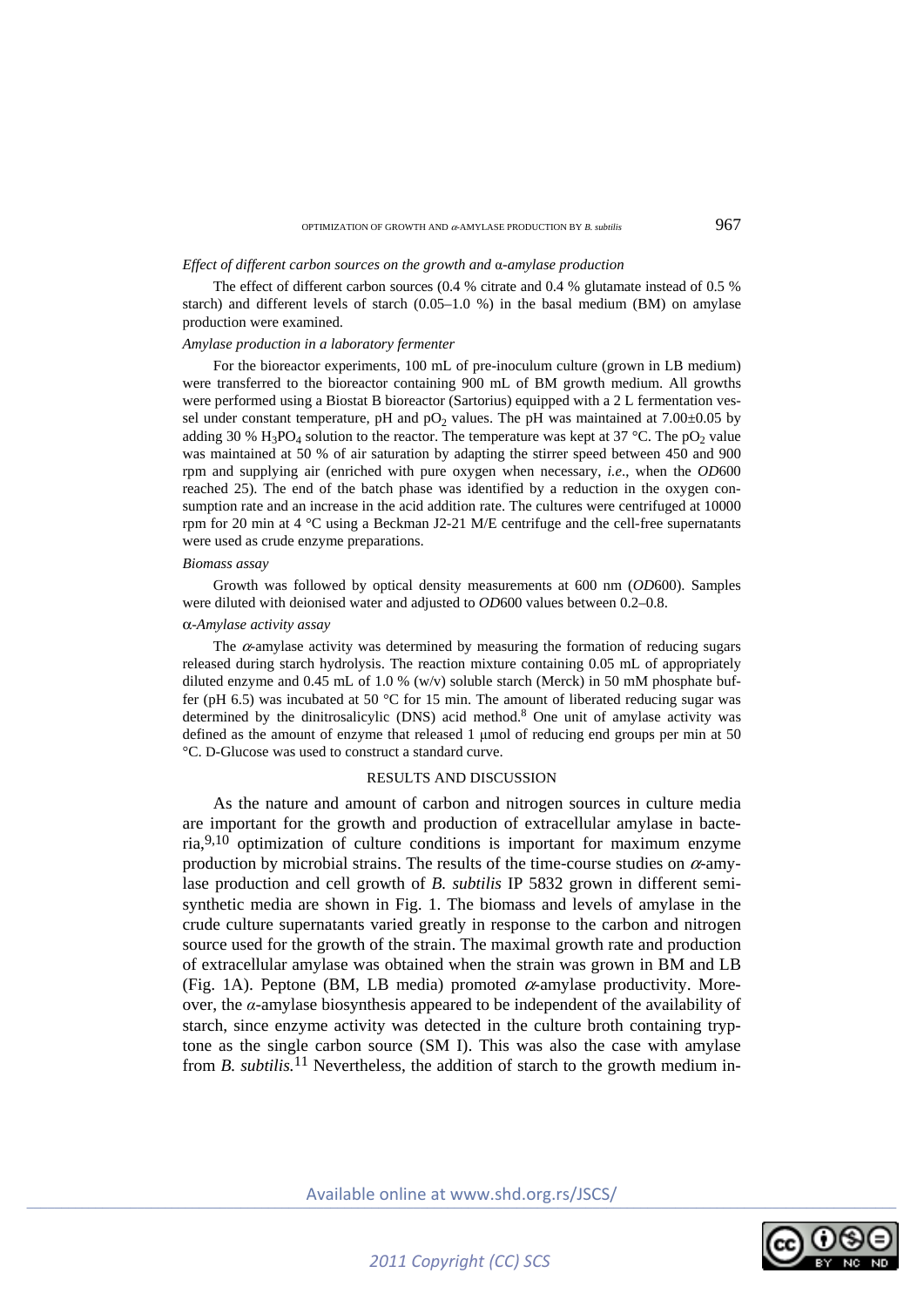creased the level of secreted enzyme. These results are in agreement with previously reported maximum  $\alpha$ -amylase production when starch was used as the carbon source.12,13 Based on the amylase productivity level in the shake flask cultures after 24 h of growth (Fig. 1B), the growth medium containing starch and peptone (BM) was selected as the best medium. Amylase activity during growth of the strain in BM was detected from the early stages of growth (results not shown) and it peaked (1.55 IU mL<sup>-1</sup>) at 8 h and was found to decline gradually up to 24 h  $(0.45 \text{ IU } mL^{-1})$ . The reason for this might be the simultaneous production of peptidases, which can influence the amylase activity during time. The main advantage of growing *B. subtilis* IP 5832 on BM for amylase production is the very fast production time. Similarly, the production of amylase by *B. thermo* $oleovoras$  NP54 peaked at 12 h of growth,<sup>14</sup> while the maximum amylase production by *B. stearothermophilus* AN 002 occurred at 6 h of cultivation.<sup>6</sup> Nevertheless, more often amylase cannot be detected in the culture broth of *Bacillus* sp. before 12 h of incubation.15–17



Fig. 1. A) Pattern of growth during 24 h of submerged fermentation of *B. subtilis* IP 5832 at 37 °C in shaking flasks in various growth media. SM I – semi-synthetic medium I; SM II – semi-synthetic medium II; SM III – semi-synthetic medium III; BM – basal medium; LB - Luria–Bertani medium. B) Extracellular  $\alpha$ -amylase activity in the time of maximal production (8 h) and at the end of growth (24 h). Each data point represents the mean of three independent assays (the standard errors were less than 5 % of the means).

The synthesis of amylase was greatly suppressed when the bacterium was grown on glucose (Fig. 1, SM II and SM III) or citrate (Fig. 2B), although in the case of citrate, the growth of the bacterium was comparable to the growth on starch (Fig. 2B). The level of growth resulting from the utilization of various carbon sources (Fig. 2A) did not correlate with the amylase activity (Fig. 2B). Amylase production was greatly reduced when glutamate or citrate were used. These results are in agreement with the reports of others who reported maximum amy-

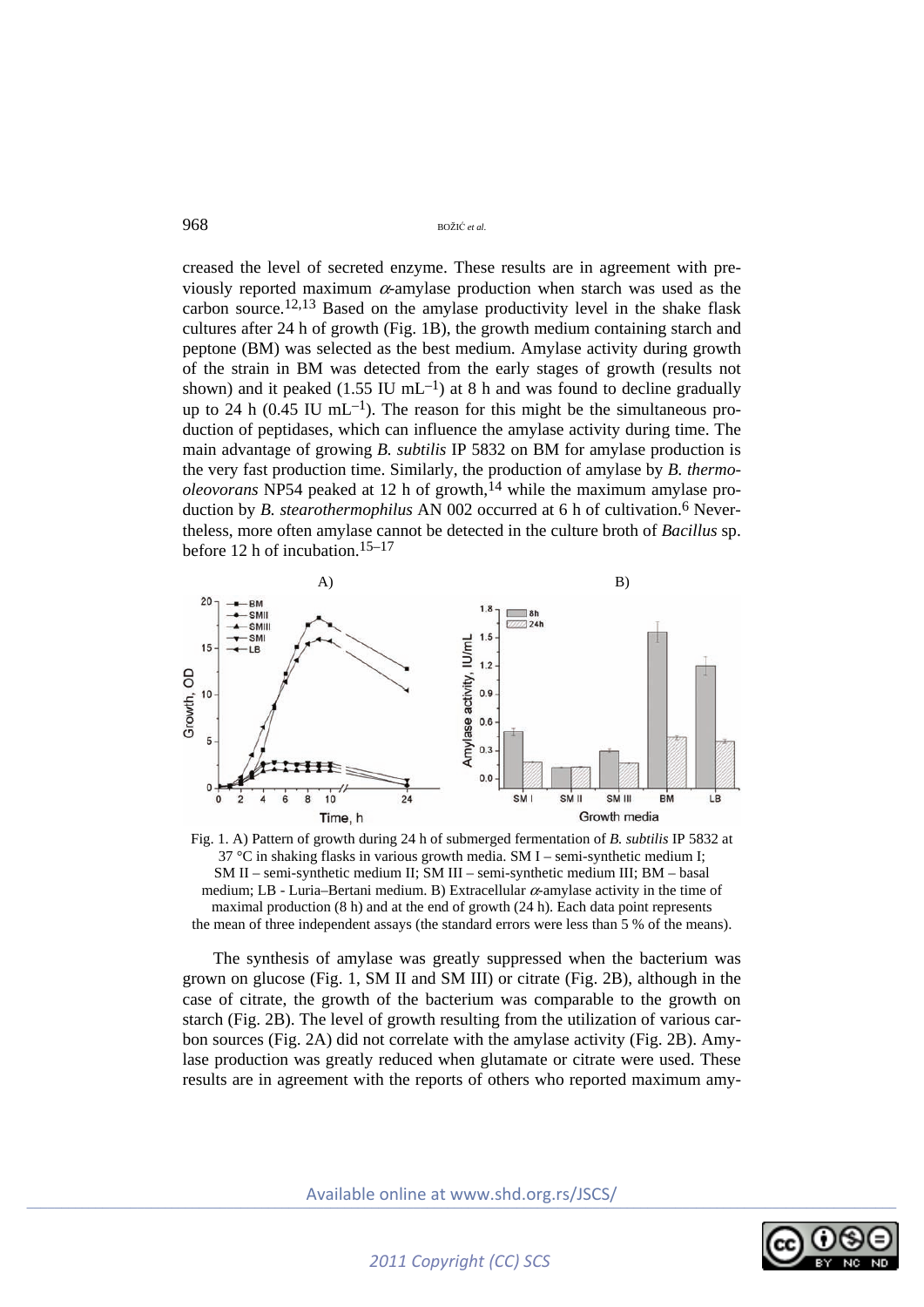lase production when starch was used as a carbon source.<sup>12,13,18</sup> On the contrary, *B. subtilis* isolated from Turkish soil produced maximum amylase with citrate as the carbon source.19



Fig. 2. A) Effect of different carbon sources in BM medium during submerged fermentation of *B. subtilis* IP 5832 at 37 °C in shaking flasks and B) extracellular α-amylase activity at the time of maximal production (8 h). Each data point represents the mean of three independent assays (the standard errors were less than 5 % of the means).

Experiments performed at different initial concentrations of starch showed that although the strain grew well with all the starch concentration used (Fig. 3A), 0.5 % starch was necessary for the maximum *α*-amylase production, inducing the secretion of 1.55 IU mL<sup>-1</sup> of amylase after 8 h of cultivation (Fig. 3B). The best enzyme production by *B. licheniformis* CUMC 305 was also obtained with a starch concentration of less than 1 %.<sup>20</sup> Increasing the starch concentration in the medium beyond 0.5 % did not lead to an increase in the enzyme activity. At higher starch concentrations, the enzyme productivity was comparatively low; such a behaviour was also registered for soil isolates *Bacillus* sp.15 This can be attributed to the high viscosity of the broth at such concentrations, which interferes with  $O_2$  transfer leading to a limitation of dissolved  $O_2$  for bacteria growth.<sup>21</sup>

The results of the time profiles for both  $\alpha$ -amylase production and biomass of the *B. subtilis* IP 5832 strain grown in the growth medium in the fermenter are shown in Fig. 4. When the strain was cultivated in a laboratory fermenter, the  $\alpha$ -amylase production peaked (2.5 U mL<sup>-1</sup>) at 8 h. When the *B*. *subtilis* IP 5832 strain was grown in the laboratory fermenter, the amylase activity was 60 % higher than that obtained when the strain was grown in shake flasks. This was probably the result of the higher shaking speed, constant oxygen supply and constant adjustment of pH during the fermenter culture. As in the shake flasks experiments, the maximum  $\alpha$ -amylase production in the fermenter occurred when

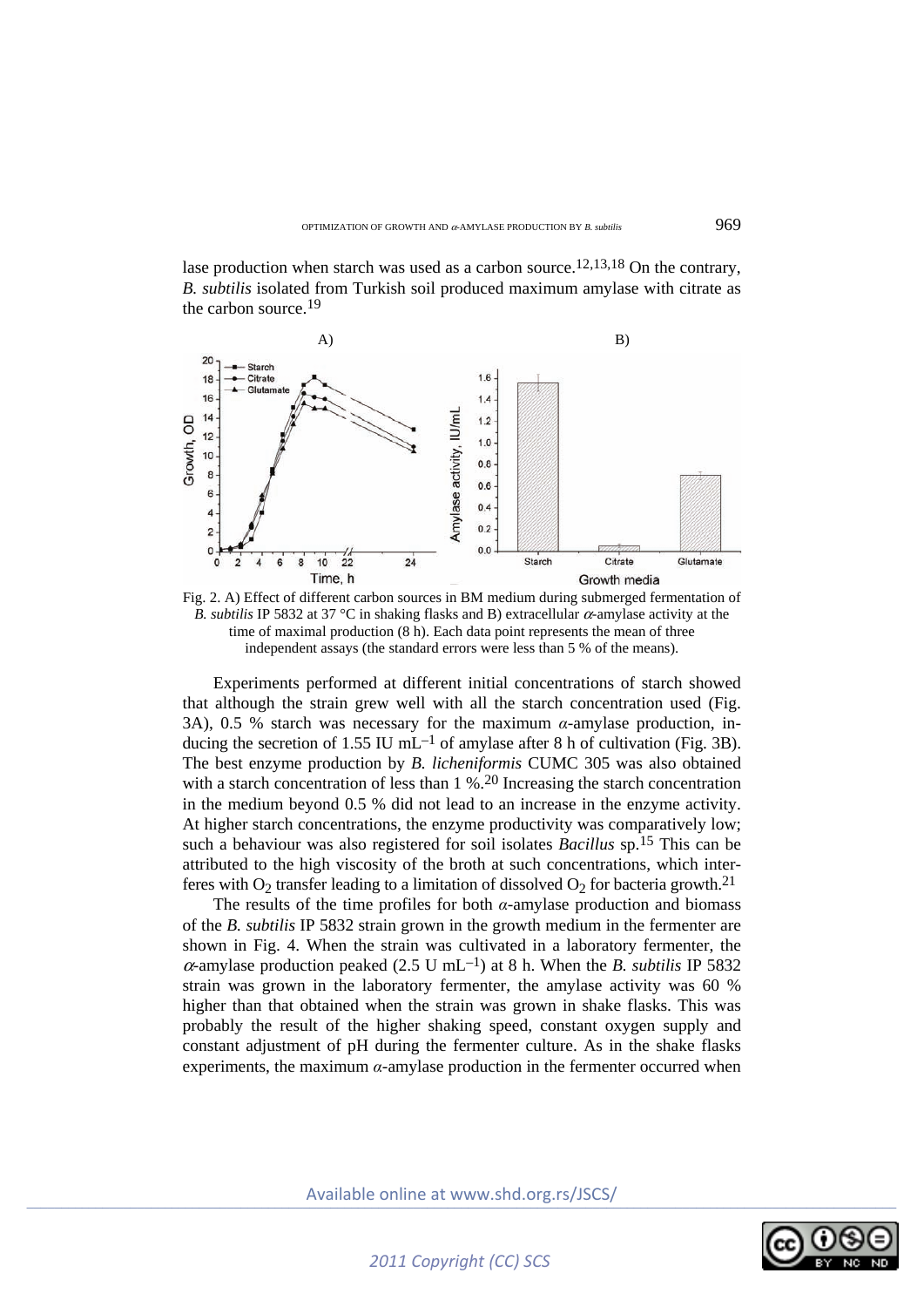optical cell population reached its peak. Amylase production by this strain was found to be growth-associated as the maximum enzyme production was observed during the beginning of stationary phase, when the *OD* reached a plateau. Similar results were obtained for amylase from *Bacillus sp.* IMD 43522 and amylase from *Bacillus* sp. YX-1.23







Figure 4. Pattern of growth and extracellular  $\alpha$ -amylase production during submerged fermentation of *B. subtilis* IP 5832 in BM medium at 37 °C in a laboratory fermenter. Each data point represents the mean of three independent assays (the standard errors were less than 5 % of the means).

# **CONCLUSIONS**

The optimal N and C sources for growing *B. subtilis* IP 5832 for *α*-amylase production were found to be 2 % peptone and 0.5 % starch. The maximum *α*amylase (1.55 IU mL $^{-1}$ ) was produced during batch fermentation in shaking flask after 8 h of growth, while during batch fermentation in 2 L laboratory fermenter, 60 % higher activity (2.5 IU mL<sup>-1</sup>) was obtained. The production of the enzyme

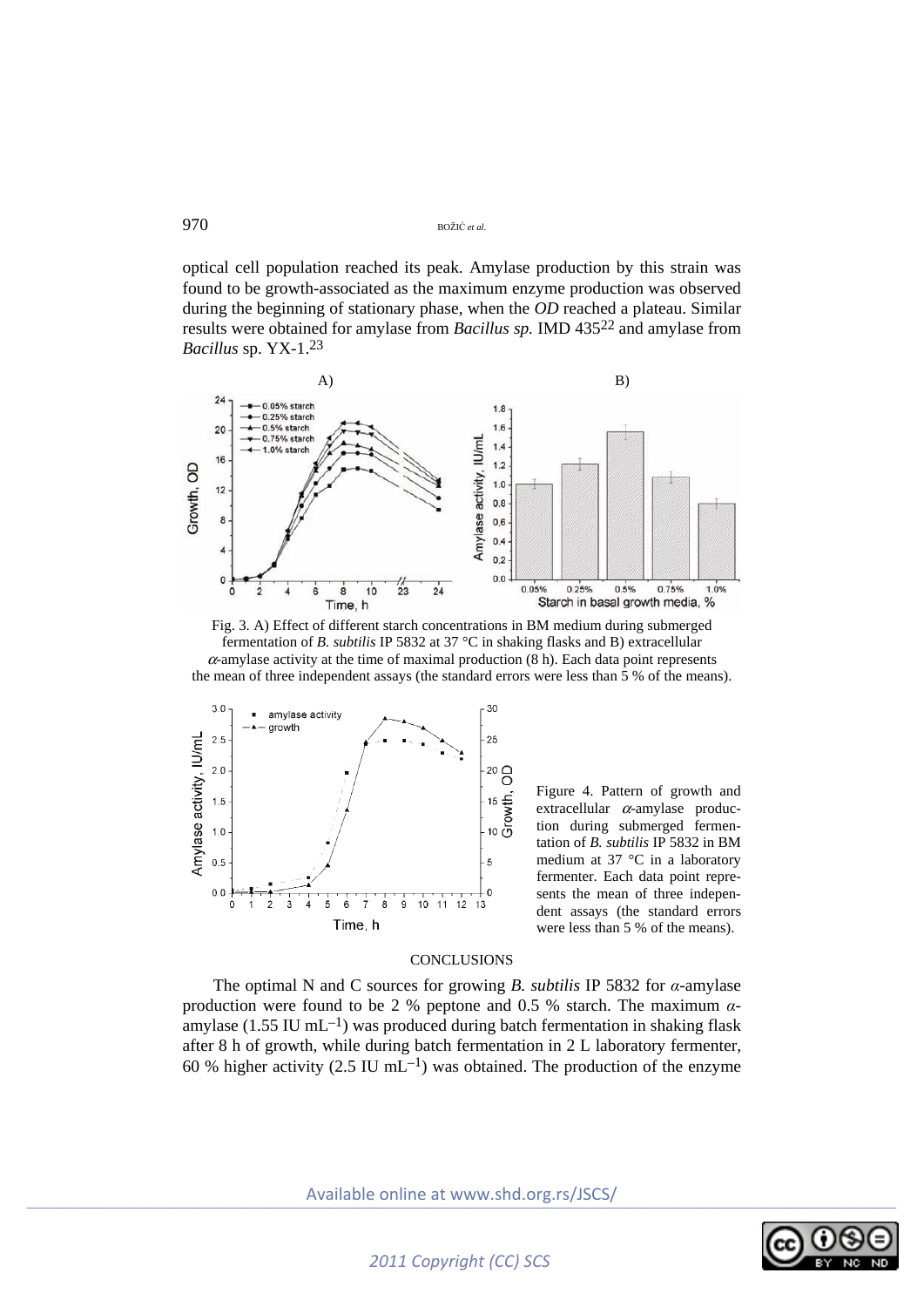was directly related to the growth of the strain. Maximum enzyme activity was obtained at the beginning of the stationary growth phase. The proposed process can be considered as a first step in further exploration of possible employment of *α*-amylase from *B. subtilis* IP 5832 for starch hydrolysis.

*Acknowledgements*. This work was supported by the Ministry of Education and Science of the Republic of Serbia, project grant number 172048, and by the Spanish MICINN, project number CTQ2008-00578. N. B. acknowledges the Ministry of Education and Science of the Republic of Serbia for a postdoctoral grant. The UAB group constitutes the Research group 2009SGR281 and Biochemical Engineering Unit of the Reference Network in Biotechnology (XRB), Generalitat de Catalunya, Spain.

#### ИЗВОД

# ОПТИМИЗАЦИЈА РАСТА И ПРОДУКЦИЈЕ <sup>α</sup>-АМИЛАЗЕ *Bacillus subtilis* IP 5832 У ШАРЖНИМ КУЛТУРАМА У ЕРЛЕНМАЈЕРУ И ЛАБОРАТОРИЈСКОМ ФЕРМЕНТОРУ

#### НАТАША БОЖИЋ $^1$ , JORDI RUIZ $^2$ , JOSEP LÓPEZ-SANTÍN $^2$  и ЗОРАН ВУЈЧИЋ $^3$

<sup>1</sup>Инсійийуій за хемију, ійехноло**гију и мейдалур**гију – Ценійар за хемију, Универзийеей у Београду, Сійуденійски *trg 12–16, Beograd, <sup>2</sup> Departament d'Enginyeria Química, Escola d'Enginyeria, Unitat de Biocatàlisi Aplicada associada al IIQA (CSIC), Universitat Autònoma de Barcelona, Edifici Q, 08193-Bellaterra, Spain i 3 Hemijski fakultet, Univerzitet u Beogradu, Studentski trg 12–16, Beograd* 

Ћелијски раст и нивои <sup>α</sup>-амилазе након гајења *Bacillus subtilis IP* 5832 испитивани су у зависности од различитих извора угљеника и азота коришћених у подлози. На основу продуктивности амилазе након двадесетчетворочасовног гајења културе у ерленмајерима са мешањем показано је да је најбоља хранљива подлога она која садржи скроб и пептон. Када су глутамат или цитрат коришћени као извори угљеника продукција ензима је била значајно редукована. Експериментима у којима је варирана иницијална концентрација скроба показано је да је, иако сој добро расте на свим коришћеним концентрацијама, 0,5 % скроб неопходан за максималну продукцију ензима, индукујући секрецију 1,55 IU mL-1 амилазе након 8 сати гајења културе у ерленмајерима са мешањем. Током шаржне ферментације *B. subtilis IP* 5832 соја у лабораторијском ферментору од 2 L добијено је 60 % више активности ензима (2,5 IU mL –1). Продукција ензима је била директно везана за раст микроорганизма. Максимална ензимска активност добијена је на почетку стационарне фазе раста.

(Примљено 25. октобра, ревидирано 27. децембра 2010)

## **REFERENCES**

- 1. H. Pederson, J. Nielsen, *Appl. Microbiol. Biotechnol*. **53** (2000) 278
- 2. P. Nigam, D. Singh, *Enzyme Microb. Technol*. **17** (1995) 770
- 3. I. Haq, A. Hamad, I. Javed, M. A. Qadeer, *Bioresour. Technol*. **87** (2003) 57
- 4. I. Roy, M. N. Gupta, *Enzyme Microb. Technol.* **34** (2004) 26
- 5. R. A. K. Srivastava, J. N. Baruah, *Appl. Environ. Microbiol.* **52** (1986) 179
- 6. R. L. Bezbaruah, B. K. Gogoi, K. R. Pilla, *J. Basic Microbiol.* **34** (1994) 139
- 7. A. O. Ajayi, O. E. Fagade, *Afr. J. Biotechnol.* **5** (2006) 440
- 8. P. Bernfeld, in *Methods in Enzymology*, I. P. De Murray, Ed, Academic Press INC Deutcher, San Diego, CA, USA, 1955, p. 149